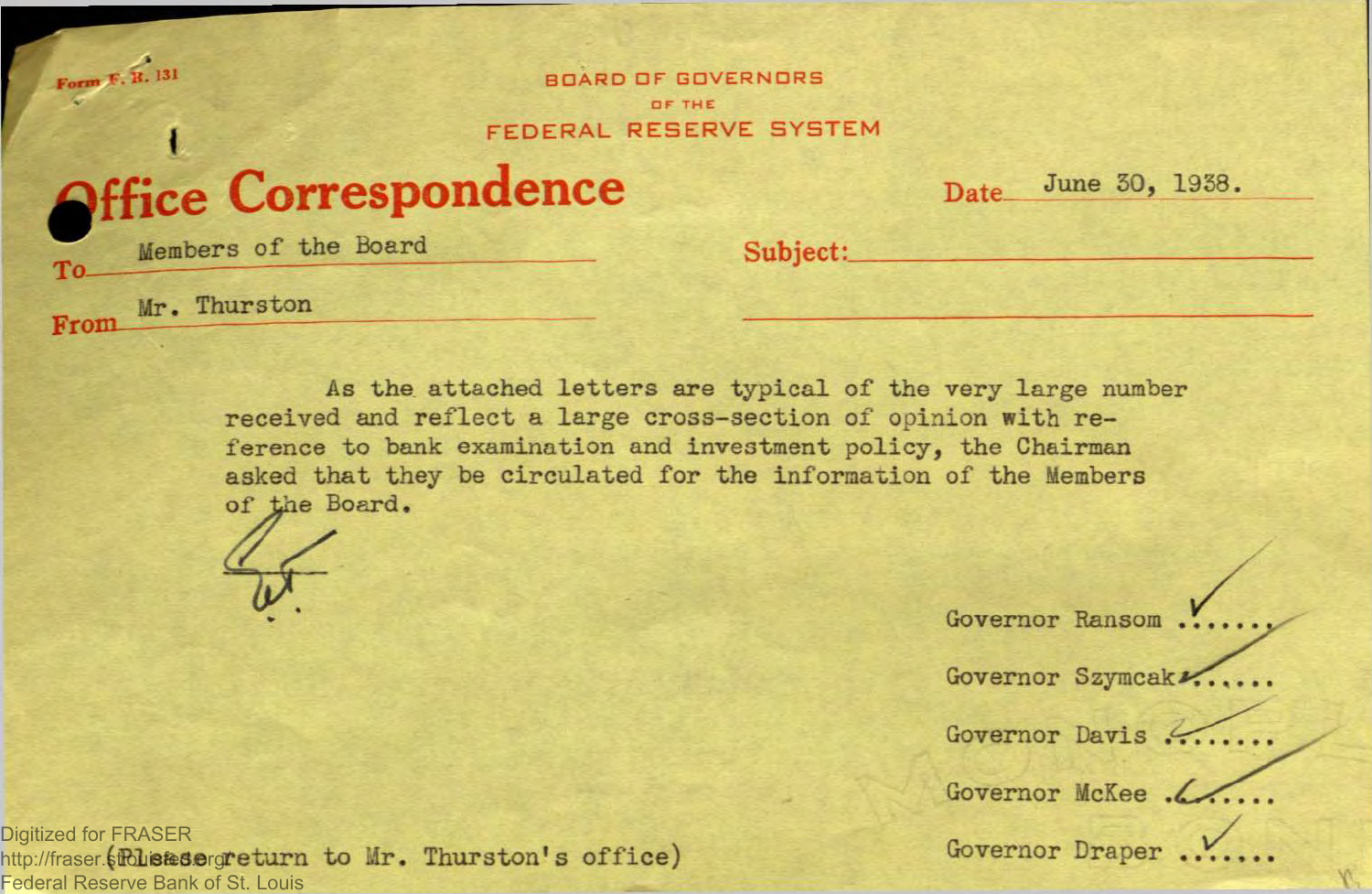

**April 14, 1938•** 

**MR. GEORGE J. CLARK, Vice President, Third National sank & Trust company, Springfield, Massachusetts.** 

**Dear Mr. Clark:** 

**I have just received the March and three months<sup>1</sup> statement for Hampstead & Radnor and you, no doubt, have received the same. You will note that the income of Hampstead has doubled for these three months over the same three months of 1937, and the same is true for Radnor. In other words, the quarter's earnings, over all charges including taxes, insurance and interest, have increased from \$2,300 to \$4,500.** 

**The only item that needs any comment is the new item - Assets of Hampstead - Suspense \$13,338. This is the cost of the new heating plant, which is figured to pay for itself in five years.** *xou* **will also note that we set up cash for payment of principal of mortgage - on the assets side - a little smaller than last year. This is due to reduction in the sinking fund, by reason of the fact that we are paying one-half the amount we paid last year, by agreement with the Boston Five wents Savings Bank.** 

**Incidentally, I think it would be well to advise the bank examiner that the mortgages are held by the Boston Five Cents Savings Bank and that they would not have reduced the sinking fund payment unless they felt it was pretty good; and also reduce the rate of interest.** 

> **¥ours very truly, (SignedJ ^has. H. Tenney**

**CHT/S**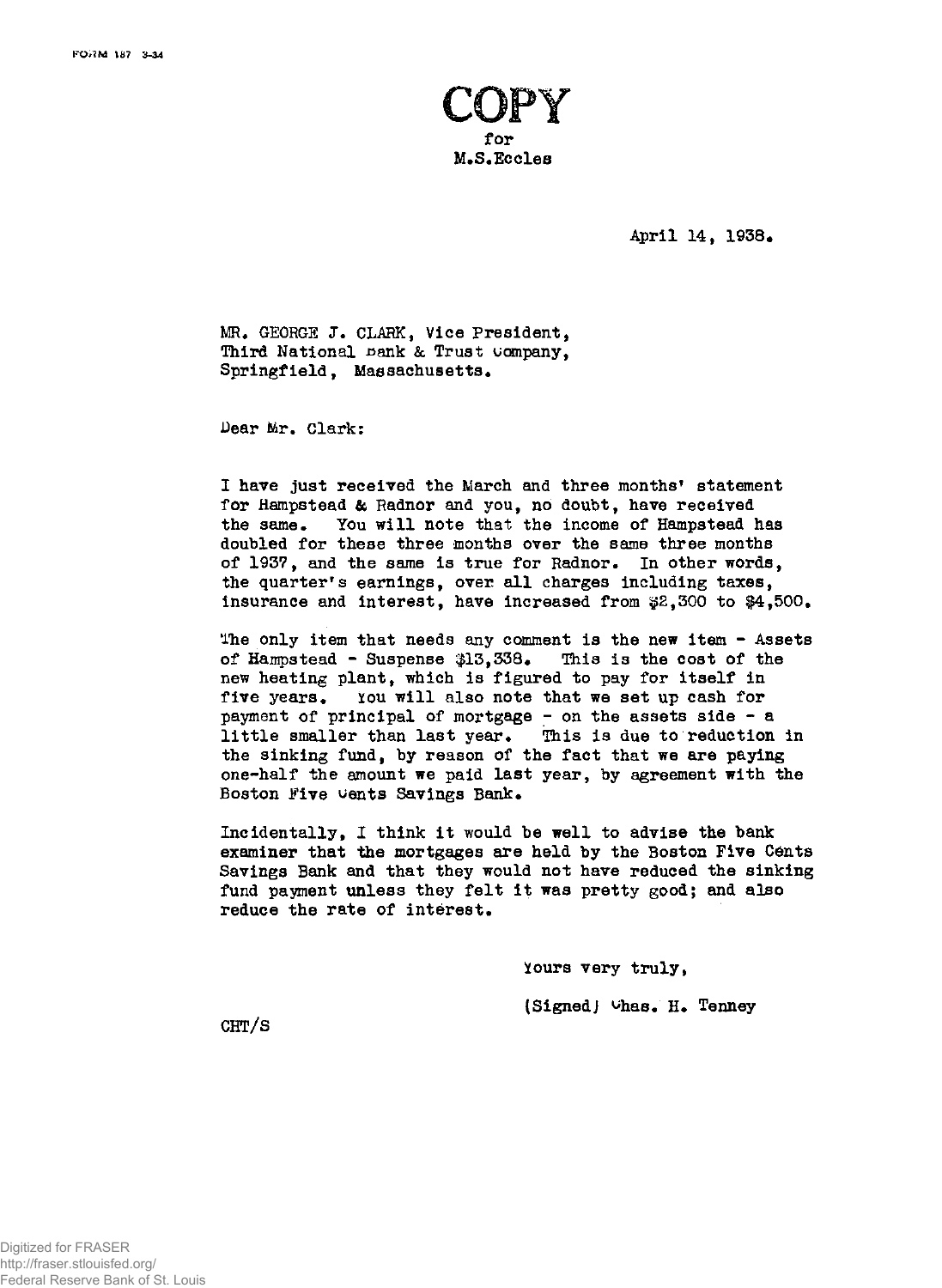## **FEDERAL RESERVE BANK OF CHICAGO**

230 SOUTH LASALLE STREET

OFFICE OF THE PRESIDENT **STATE ASSAULT ASSESSMENT** STATE 1958.

Dear Governor Eccles:

Just a line to compliment you on your letter to Senator Vandenburg under date of the 14th instant, appearing in today's press. Coming at this time, it is not only a good defense for our member and nonmember banks, but shows the advanced and practical position being taken by the Board of Governors. It is receiving very favorable comment both from bankers and the public.

Sincere Lyvours  $\mathscr{U}_{\mathscr{E}}$  $\blacktriangleright$  act a President.

Hon. M. S. Eccles, Chairman, Board of Governors of the Federal Reserve System, Washington, D. C.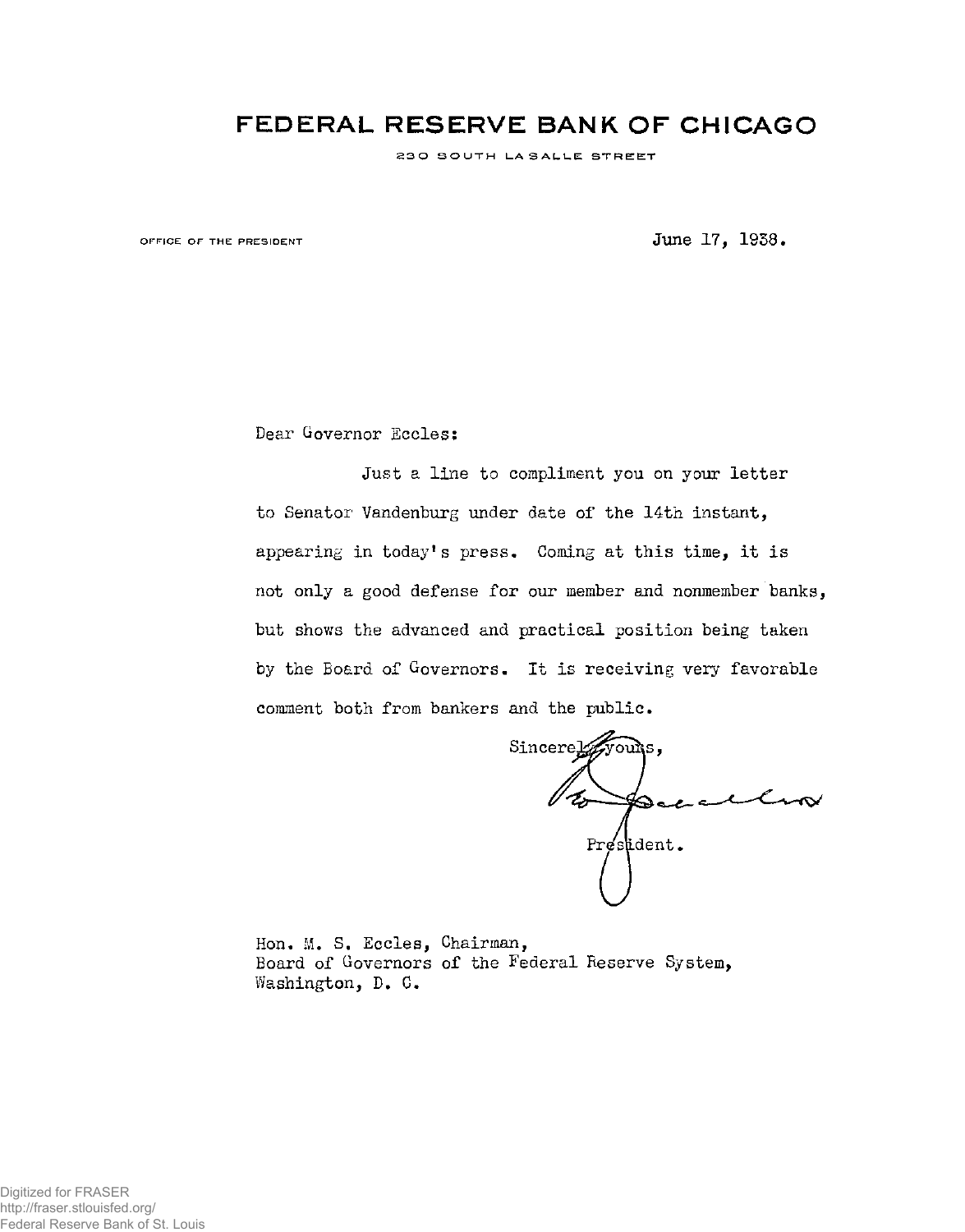





Digitized for FRASER http://fraser.stlouisfed.org/ Federal Reserve Bank of St. Louis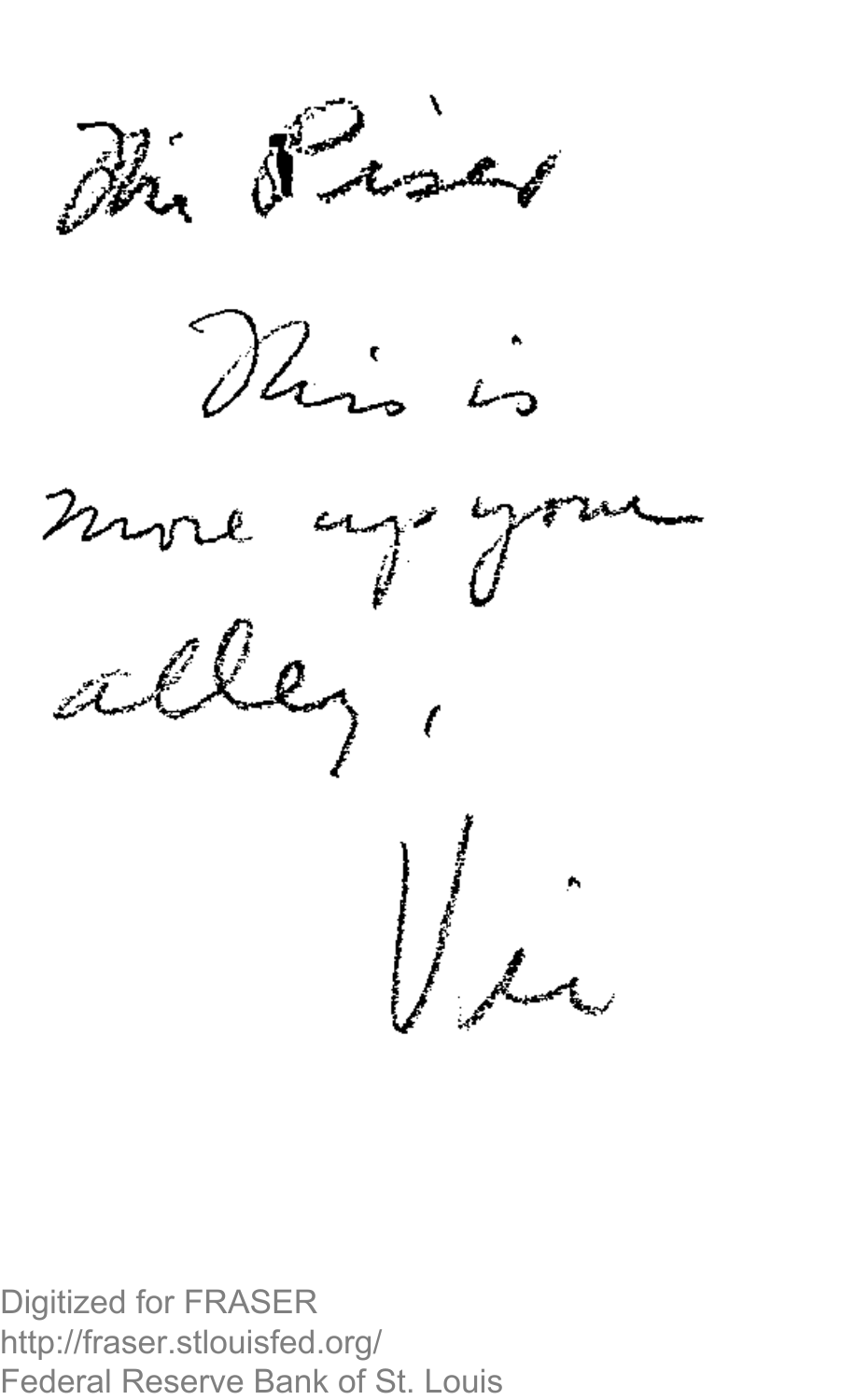ro Dr. Iredenwener FROM I mr. longstral LARKS: The Chairman poles un to pass this on to Down expert for your Division, who mythe Duggest an appropriate reply. Set There is a long bestony of attempts to do this- astert wasley B & J Committees in 19321 I ailuredue premier to (1) Custom 8 Digitized for FRASEB) decrease & demand for structle trade http://fraser.stlouisfed.org/GOVERNOR'S OFFICE Medito - mount Federal Reserve Bank of St. Louis